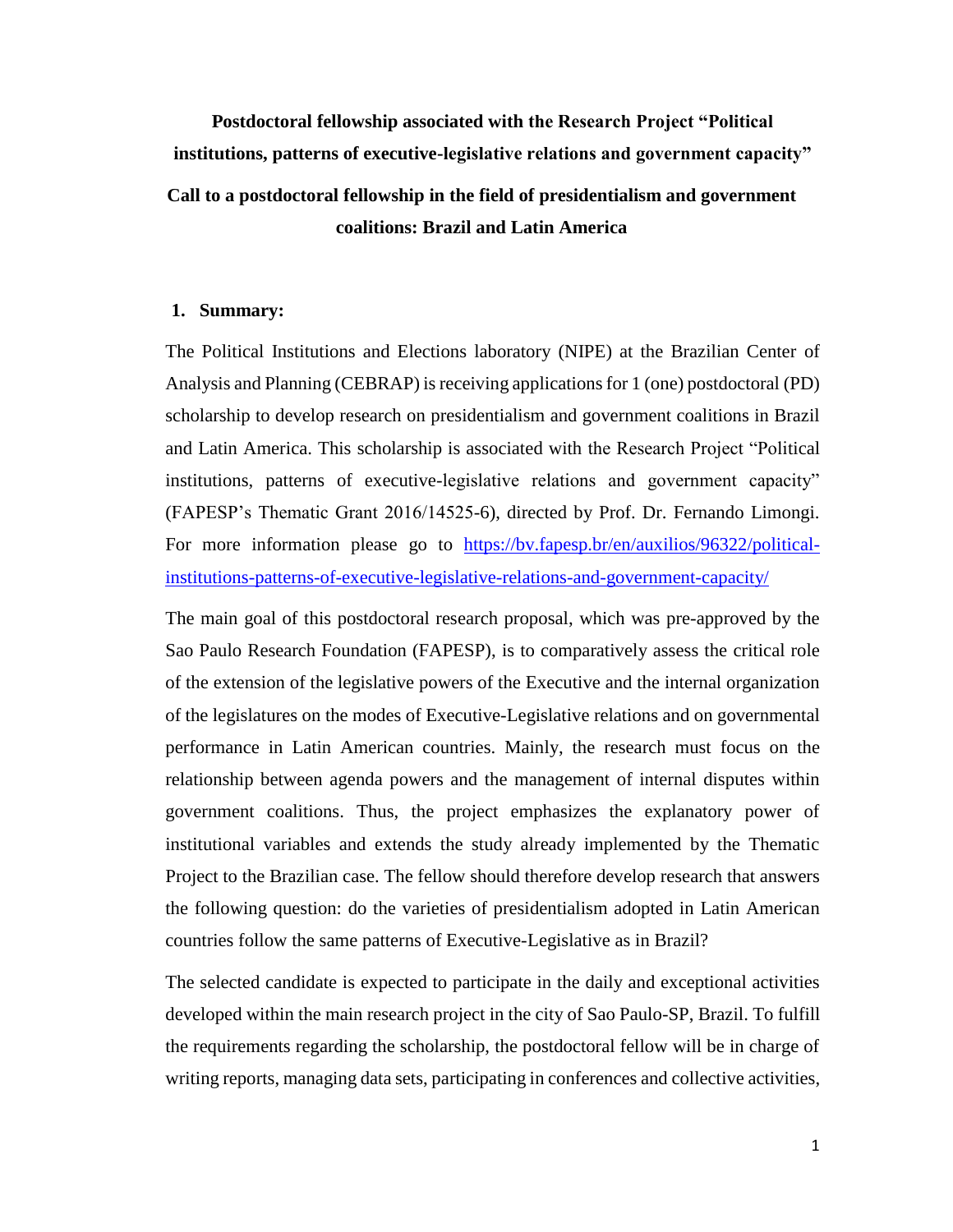conducting short courses for the members of the project, and preparing papers that should be submitted to peer-reviewed journals.

The postdoctoral scholarship is granted by FAPESP to foster excellence in research centers by engaging young scholars in teaching, research, extension, and, eventually, mentoring. The fellowship is scheduled to start on April 1, 2021, and will last until March 31, 2022. The selected candidate will receive a (non-taxable) monthly fellowship in the amount of R\$ 7,373.10 and a grant, equivalent to 15% of the annual value of the fellowship, which should be spent on items directly related to the research activity. FAPESP regulates how the grant can be spent [\(http://fapesp.br/rt\)](http://fapesp.br/rt).

## **2. Application:**

The call is open until January 15, 2021. Applicants should send an e-mail with the subject "Postdoctoral fellowship" to [necifflch@usp.br](mailto:necifflch@usp.br) containing the following documentation:

- **i)** Curriculum Vitae or Lattes Curriculum (for researchers residing in Brazil);
- **ii)** Brief research statement (maximum of 4 pages), which should be related to the main theme of the fellowship as presented in this call;
- **iii)** Graduate school transcripts;
- **iv)** Certificate of Ph.D. degree awarded or, exclusively for candidates who have not yet completed their doctorate requirements, a letter indicating the probable date of the defense of the doctoral thesis, which must be no later than March 1st, 2021 (one month before the expected start of the fellowship).

The candidate for the Postdoctoral Fellowship must have completed the Ph.D. less than 7 (seven) years ago and is in good academic standing. The candidate who does not yet have the title of Ph.D. on the application due date must, if selected, complete all the requirements for this and be able to present a certificate of Ph.D. degree awarded by March 1st, 2021.